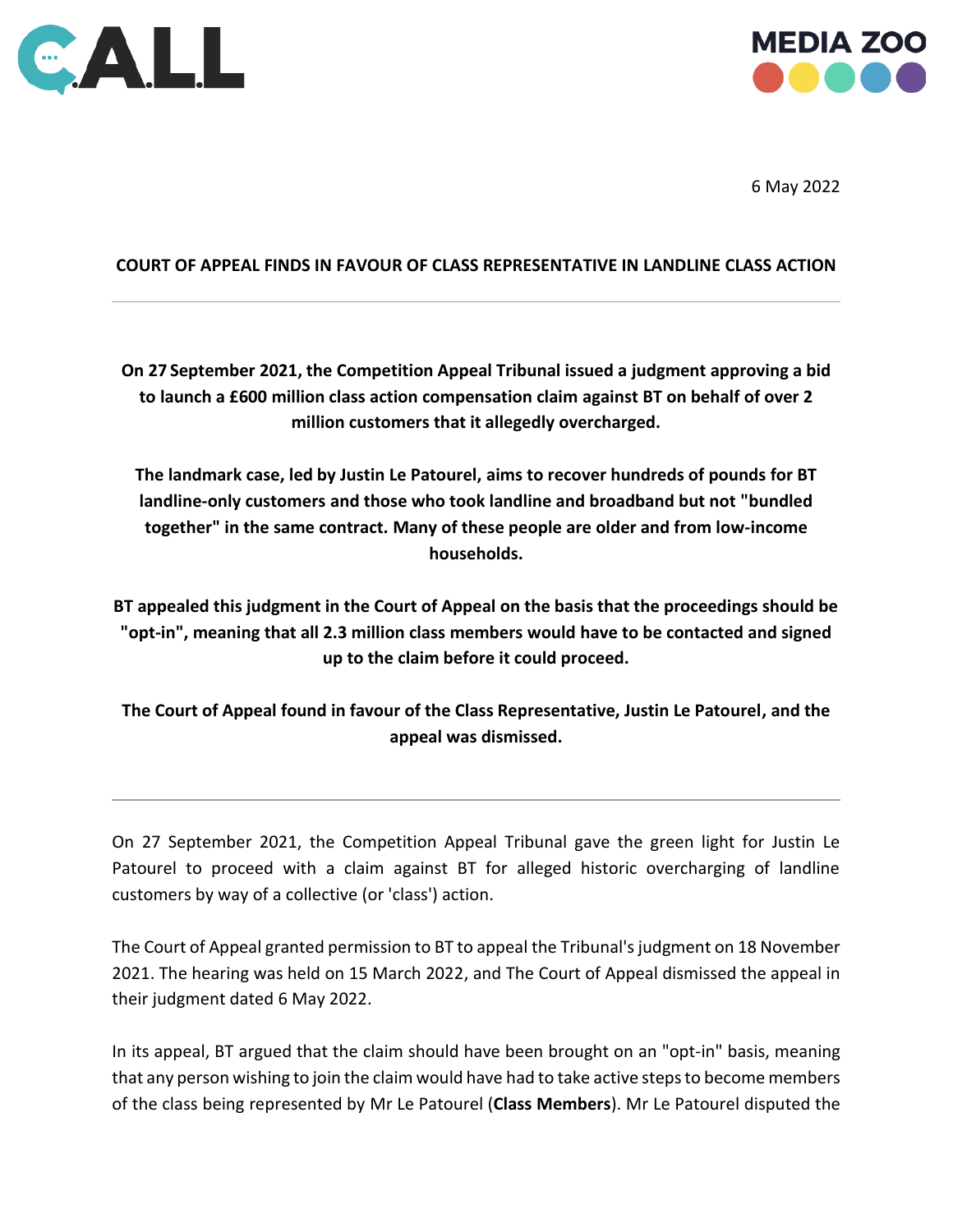



necessity of this, highlighting the low levels of likely engagement with such a process, and the cost and time of signing each individual Class Member up to the claim.

The Court of Appeal held in favour of Mr Le Patourel and the claim is now permitted to proceed on an "opt-out" basis. As such, all eligible class members are automatically included in the claim, unless they elect to opt out. If the Class Representative is successful, Class Members will be entitled to compensation.

Mr Le Patourel said: "*I am grateful that the Court of Appeal has found in our favour and we can now proceed to a full trial. Asking people to sign up to legal process which they don't understand, and which has an uncertain outcome, would almost certainly have led to low levels of engagement. This would have made it impossible to secure redress for those affected. Our case, that BT overcharged landline customers, many of whom were elderly and vulnerable, over the course of several years, is very strong. I look forward to progressing this claim as quickly as possible".* 

# **Background**

In 2017, Ofcom investigated BT and discovered that it had been overcharging its landline customers. Although the costs of providing landlines had been falling since 2009, BT continued to put up its prices. BT agreed to reduce the future bills of some of these neglected customers, but did not compensate them for past overcharging.

Determined to put this right, Mr Le Patourel, founder of CALL (Collective Action on Land Lines) launched *Justin Le Patourel v BT Group Plc and British Telecommunications Plc* in the Competition Appeal Tribunal (**CAT**).

Under the UK's competition regime, a person wishing to bring a class action on behalf of class members must first secure approval from the CAT. Mr Le Patourel's application was heard by the CAT in a two-day hearing from 24 to 25 June 2021. The certification judgment was issued on 27 September, where it was then decided that the claim against BT could go ahead.

On 27 September, the CAT granted Mr Le Patourel permission to bring the claim on behalf of the following BT customers: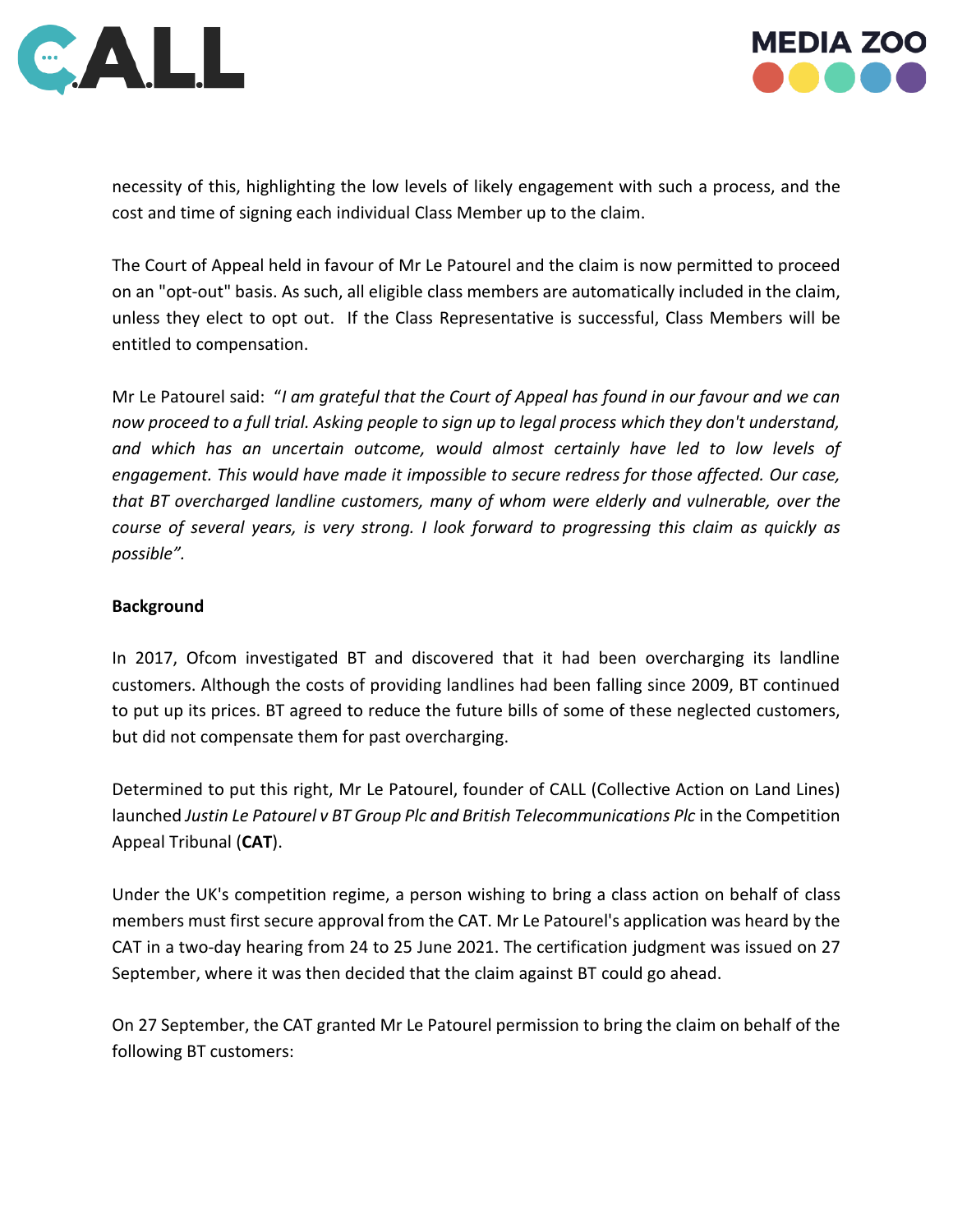



- (i) "Voice Only Customers", those who had a BT landline service between October 2015 and April 2018, but did not also receive a broadband service (from BT or any other provider); and
- (ii) "Split Purchase Customers", those who had a BT landline service alongside a broadband service (from BT or another provider) at any time since October 2015, but who did not 'bundle' these services together into a single, discounted package.

In its judgment, [available here,](https://www.catribunal.org.uk/sites/default/files/2021-09/20210927_Case_1381_JLP_BT_Judgment.pdf) the Tribunal notes "[Mr Le Patourel's] application for a CPO succeeds [..]. This judgment is unanimous".

If the case is successful, the 2.31 million BT customers who are believed to have been overcharged could receive up to £500 each in compensation. In the current environment of rising costs, it is more important than ever to achieve redress.

**If you would like to find out more information or register for updates, please contact the Collective Action on Land Lines (CALL) at:**

[www.callclaim.co.uk](http://www.callclaim.co.uk/) Call on Freephone: 0333 212 1617 Email us: [info@callclaim.co.uk](mailto:info@callclaim.co.uk)

**ENDS**

**Media Contacts:**

**Katy Thompson (Media Zoo)**  [Katy.thompson@mediazoo.tv](mailto:Katy.thompson@mediazoo.tv) +44 (0) 20 7384 6980 +44 (0) 7872 927359

**Mark Killick (Media Zoo)** [mark@mediazoo.tv](mailto:mark@mediazoo.tv)  +44 (0) 20 7384 6980 +44 (0) 7836 634449